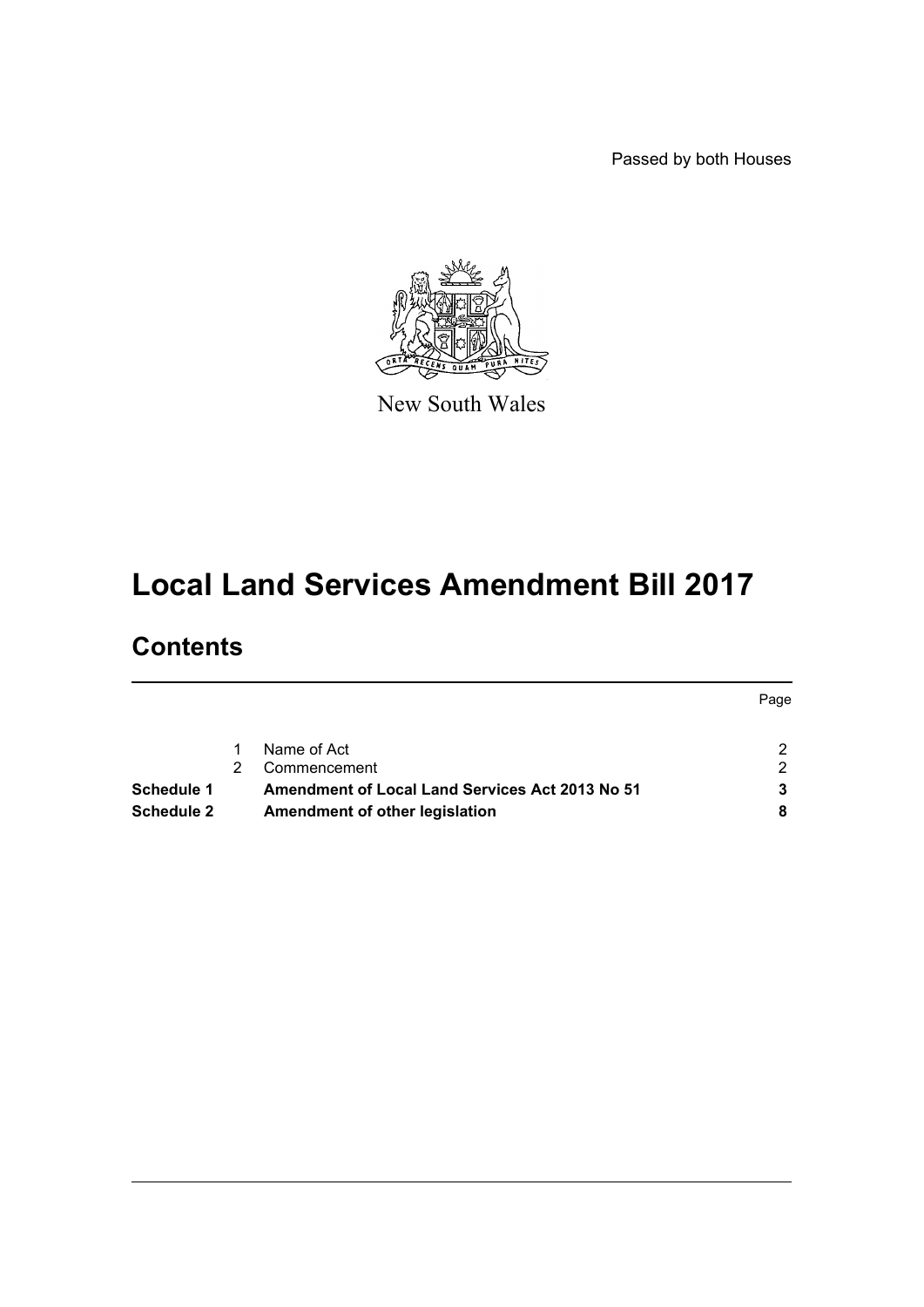*I certify that this public bill, which originated in the Legislative Assembly, has finally passed the Legislative Council and the Legislative Assembly of New South Wales.*

> *Clerk of the Legislative Assembly. Legislative Assembly, Sydney,* , 2017



New South Wales

# **Local Land Services Amendment Bill 2017**

Act No , 2017

An Act to amend the *Local Land Services Act 2013* to make further provision with respect to the management of Local Land Services; and for other purposes.

*I have examined this bill and find it to correspond in all respects with the bill as finally passed by both Houses.*

*Assistant Speaker of the Legislative Assembly.*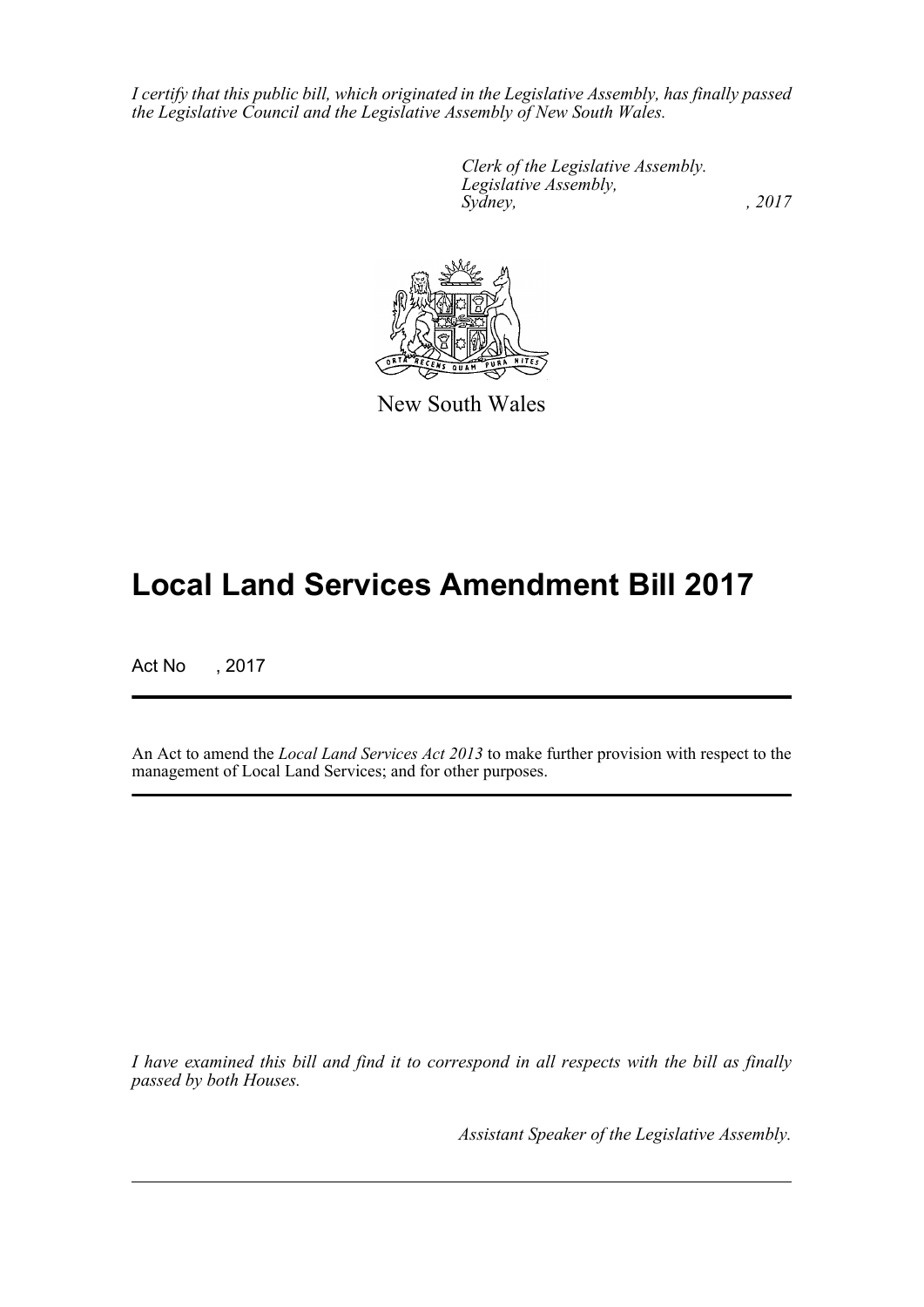# <span id="page-2-0"></span>**The Legislature of New South Wales enacts:**

#### **1 Name of Act**

This Act is the *Local Land Services Amendment Act 2017*.

#### <span id="page-2-1"></span>**2 Commencement**

- (1) This Act commences on the date of assent to this Act, except as provided by subsection (2).
- (2) Schedules 1 [2], [3], [6]–[9], [11], [12], [15]–[21], [23] and [25] and 2.2 commence on a day or days to be appointed by proclamation.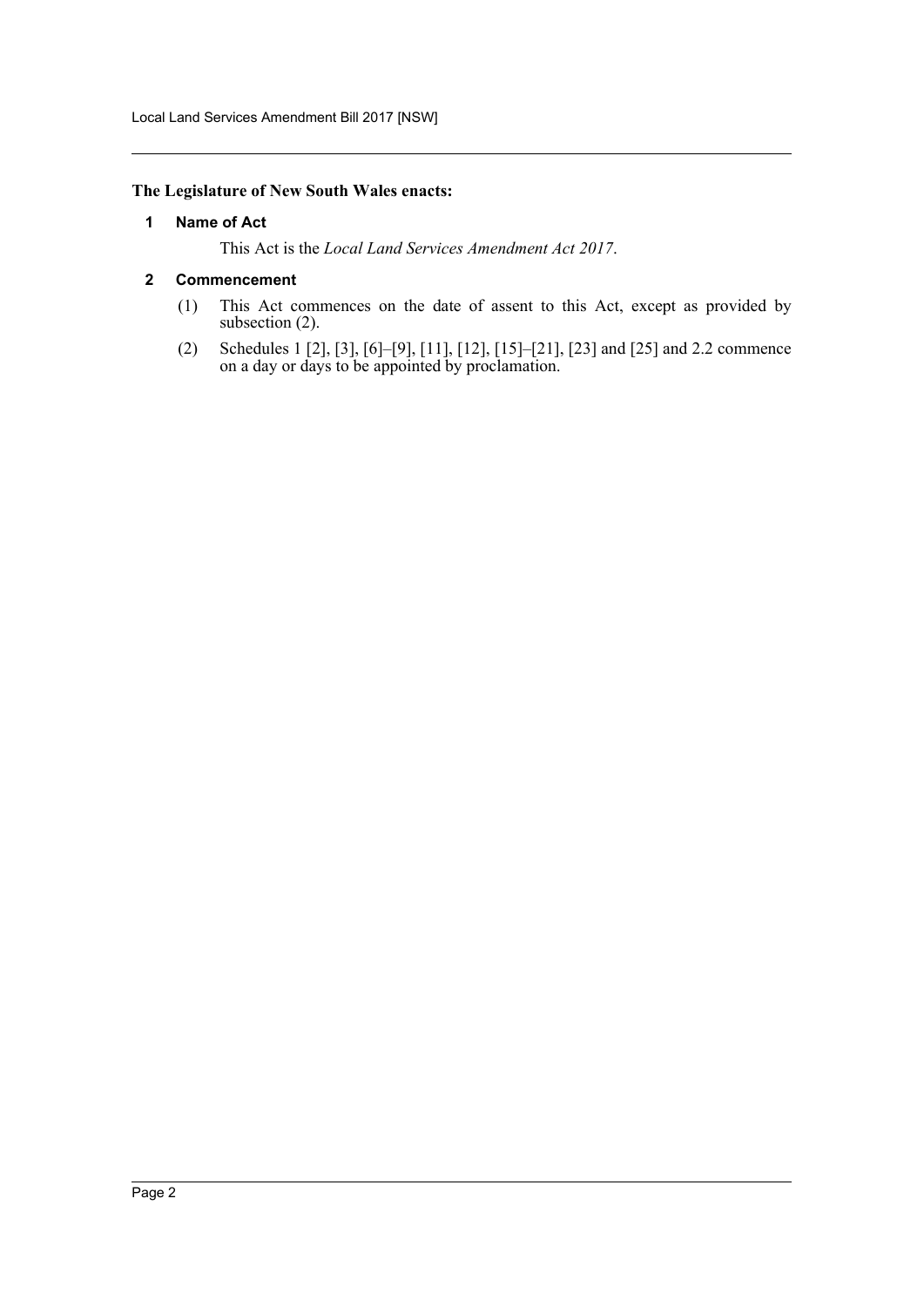# <span id="page-3-0"></span>**Schedule 1 Amendment of Local Land Services Act 2013 No 51**

# **[1] Section 3 Objects of Act**

Omit "operational" from section 3 (c).

**[2] Section 10 Control and management of Local Land Services**

Omit "Chair of the Board of Chairs" wherever occurring in section 10 (2) and (3). Insert instead "Chief Executive Officer".

# **[3] Section 12 Control and direction in emergency responses**

Omit "Board of Chairs" from section 12 (2). Insert instead "Local Land Services Board".

# **[4] Section 12 (2) (b)**

Omit "the staff of Local Land Services" and "to Local Land Services and the staff". Insert instead "its staff" and "to Local Land Services and its staff", respectively.

**[5] Sections 16 (3) (c), 17 (4) (d), 18 (3) (d), 31 (3) (b) and 35 (3) (e) (i)** Omit "the staff of" wherever occurring. Insert instead "staff of".

# **[6] Sections 17 (4) (b), 18 (3) (b), 25 (2) (a) and 205 (d)**

Omit "Chair of the Board of Chairs" wherever occurring. Insert instead "Chair".

# **[7] Part 3, heading**

Insert "**Local Land Services**" before "**Board**".

# **[8] Part 3, Division 1, heading**

Omit "**Board of Chairs**". Insert instead "**Local Land Services Board**".

**[9] Section 25 Establishment of Local Land Services Board**

Omit "Board of Chairs" from section 25 (1). Insert instead "Local Land Services Board".

# **[10] Section 26 Functions of the Board**

Omit section 26 (1). Insert instead:

- (1) The Board has the following functions:
	- (a) to determine the general policies and strategic direction of Local Land Services,
	- (b) to determine the policies, procedures and directions of Local Land Services in accordance with which a local board must exercise its functions.

**Note.** See section 29 (2).

- (c) such other functions as are conferred or imposed on it by or under this or any other Act or law.
- (1A) Without limiting subsection (1) (a), the Board is to determine the general policies and strategic direction of Local Land Services with respect to the following:
	- (a) organisational governance and strategy,
	- (b) risk management,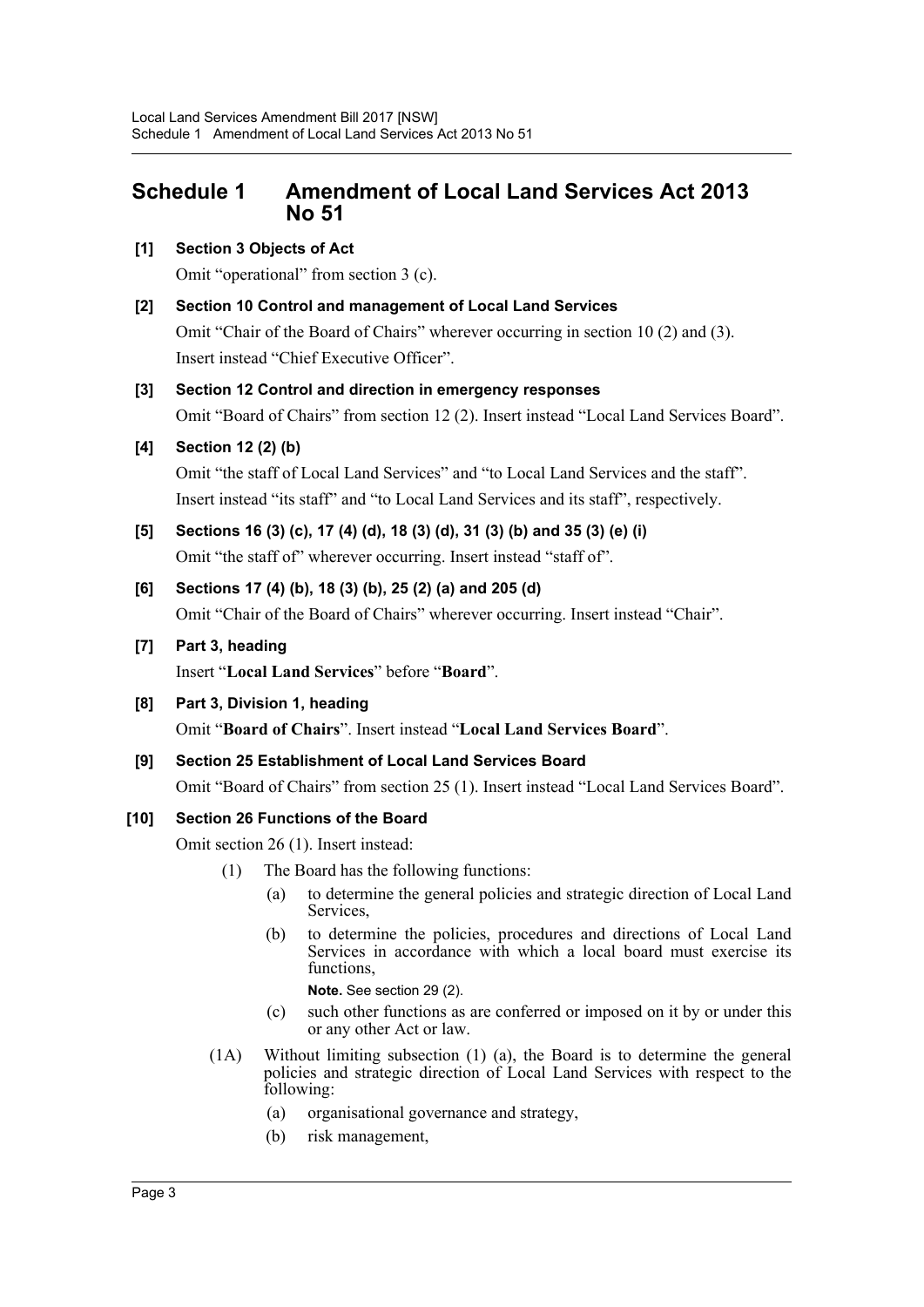- (c) service delivery priorities,
- (d) community engagement.

# **[11] Section 26A**

Insert after section 26:

### **26A Chair of Local Land Services Board**

- (1) There is to be a Chair of the Local Land Services Board.
- (2) The Chair is to be appointed by the Minister.
- (3) Schedule 2A contains provisions relating to the Chair.

#### **[12] Part 10 Pests**

Omit the Part.

#### **[13] Sections 154 and 155**

Omit the sections.

#### **[14] Section 200A**

Insert before section 201:

#### **200A Contributions towards management of pests under Biosecurity Act 2015**

- (1) The Biosecurity Minister may, by notice, require Local Land Services to pay to the Biosecurity Minister an amount as a contribution to the cost of any action taken or to be taken to manage pests under the *Biosecurity Act 2015*.
- (2) A contribution is payable within such period after the notice is given as is specified in the notice or within such other period as the Biosecurity Minister allows.
- (3) Any contribution that remains unpaid is recoverable by the Biosecurity Minister from Local Land Services in a court of competent jurisdiction.
- (4) The regulations may make provision for or with respect to notices and contributions under this section.
- (5) In this section:

*Biosecurity Minister* means the Minister administering the *Biosecurity Act 2015*.

*manage* a pest means to prevent, eliminate, minimise or manage the biosecurity risk posed by, or the biosecurity impact of, a pest, within the meaning of the *Biosecurity Act 2015*.

*pest* means a pest within the meaning of the *Biosecurity Act 2015* (other than a pest that is a plant).

#### **[15] Schedule 2 Constitution and procedure of Board and local boards**

Omit "Board of Chairs" wherever occurring in clauses 1 and 5.

Insert instead "Local Land Services Board".

#### **[16] Schedule 2, clause 2 (1)**

Omit "3 years" wherever occurring. Insert instead "4 years".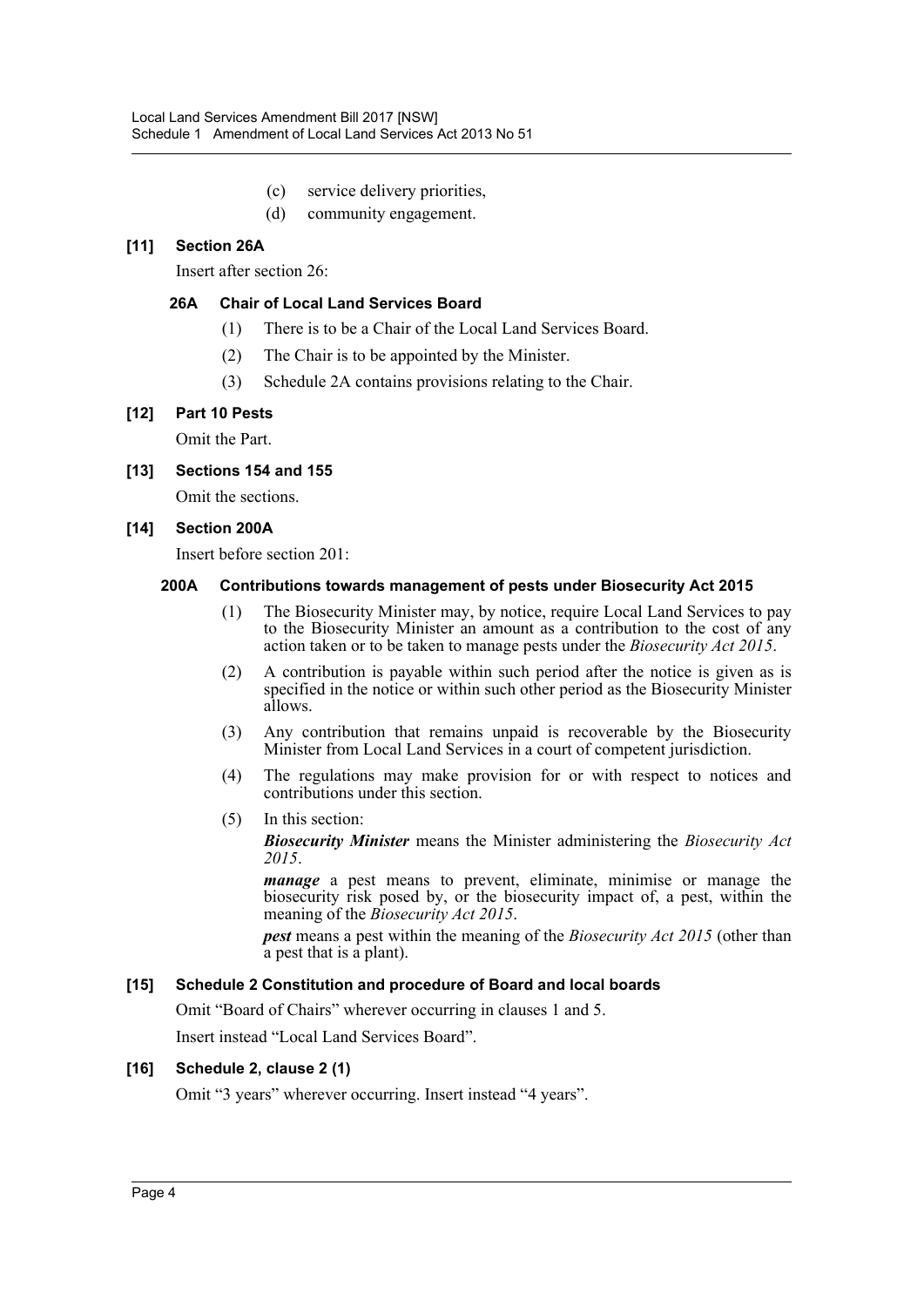#### **[17] Schedule 2, Part 2, Division 2, heading**

Omit "**the Board of Chairs**". Insert instead "**Local Land Services Board**".

#### **[18] Schedule 2, clause 14 (2)**

Insert at the end of clause 14:

(2) The Chief Executive Officer may attend meetings of the Board and participate in discussions of the Board but is not entitled to vote at a meeting.

#### **[19] Schedule 2A**

Insert after Schedule 2:

# **Schedule 2A Provisions relating to Chair of Local Land Services Board**

(Section 26A (3))

#### **1 Term of office**

The Chair of the Local Land Services Board holds office for such term, not exceeding 4 years, as may be specified in the instrument of appointment, but is eligible (if otherwise qualified) for re-appointment.

#### **2 Basis of office**

The office of the Chair may be a full-time or part-time office, according to the terms of appointment.

#### **3 Employment and remuneration**

- (1) The employment of the Chair is (subject to this Schedule) to be governed by a contract of employment between the Chair and the Minister.
- (2) The following provisions of or made under the *Government Sector Employment Act 2013* relating to the employment of Public Service senior executives apply to the Chair (but in the application of those provisions a reference to the employer of any such executive is to be read as a reference to the Minister):
	- (a) provisions relating to the band in which an executive is to be employed,
	- (b) provisions relating to the contract of employment of an executive,
	- (c) provisions relating to the remuneration, employment benefits and allowances of an executive,
	- (d) provisions relating to the termination of employment of an executive.

#### **4 Vacancy in office**

- (1) The office of the Chair becomes vacant if the holder:
	- (a) dies, or
	- (b) completes a term of office and is not re-appointed, or
	- (c) resigns the office by instrument in writing addressed to the Minister, or
	- (d) becomes bankrupt, applies to take the benefit of any law for the relief of bankrupt or insolvent debtors, compounds with his or her creditors or makes an assignment of his or her remuneration for their benefit, or
	- (e) becomes a mentally incapacitated person, or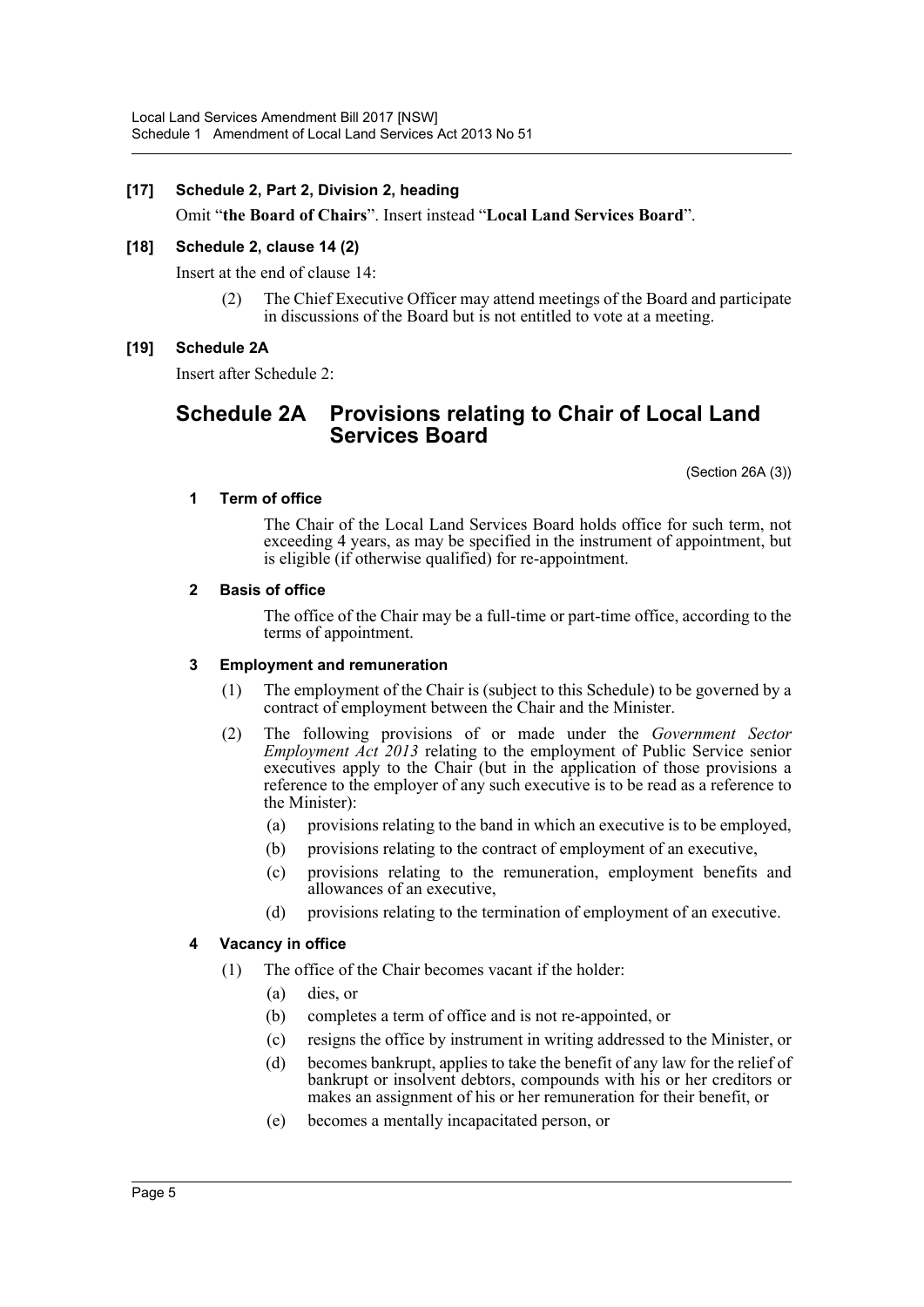- (f) is convicted in New South Wales of an offence that is punishable by imprisonment for 12 months or more or is convicted elsewhere than in New South Wales of an offence that, if committed in New South Wales, would be an offence so punishable, or
- (g) is removed from office by a termination of employment as referred to in clause 3 (2) (d).
- (2) If the office of the Chair becomes vacant, a person is, subject to this Act, to be appointed to fill the vacancy.

#### **5 Chair not Public Service employee**

The office of the Chair is a statutory office and the provisions of the *Government Sector Employment Act 2013* relating to the employment of Public Service employees do not apply to that office (except as provided by clause 3).

#### **6 Acting Chair**

- (1) The Minister may, from time to time, appoint a person to act in the office of the Chair during the illness or absence of the Chair (or during a vacancy in the office of the Chair) and the person, while so acting, has all the functions of the Chair and is taken to be the Chair.
- (2) The Minister may, at any time, remove a person from office as acting Chair.
- (3) An acting Chair is entitled to be paid such remuneration (including travelling and subsistence allowances) as the Minister may from time to time determine in respect of the person.

### **[20] Schedule 3 Charges on land for unpaid amounts**

Omit "(Sections 94 and 153)". Insert instead "(Section 94)".

# **[21] Schedule 3, clause 1**

Omit the clause. Insert instead:

#### **1 Definition**

In this Schedule, *compliance notice* means a notice under section 94 (Compliance notice—fencing).

#### **[22] Schedule 5 Sale of land for unpaid money owing to Local Land Services**

Omit paragraph (c) of the definition of *charge* in clause 1.

# **[23] Schedule 5, clause 1**

Omit the clause. Insert instead:

#### **1 Definition**

In this Schedule, *charge* means a charge or an amount payable under section 94 (Compliance notice—fencing).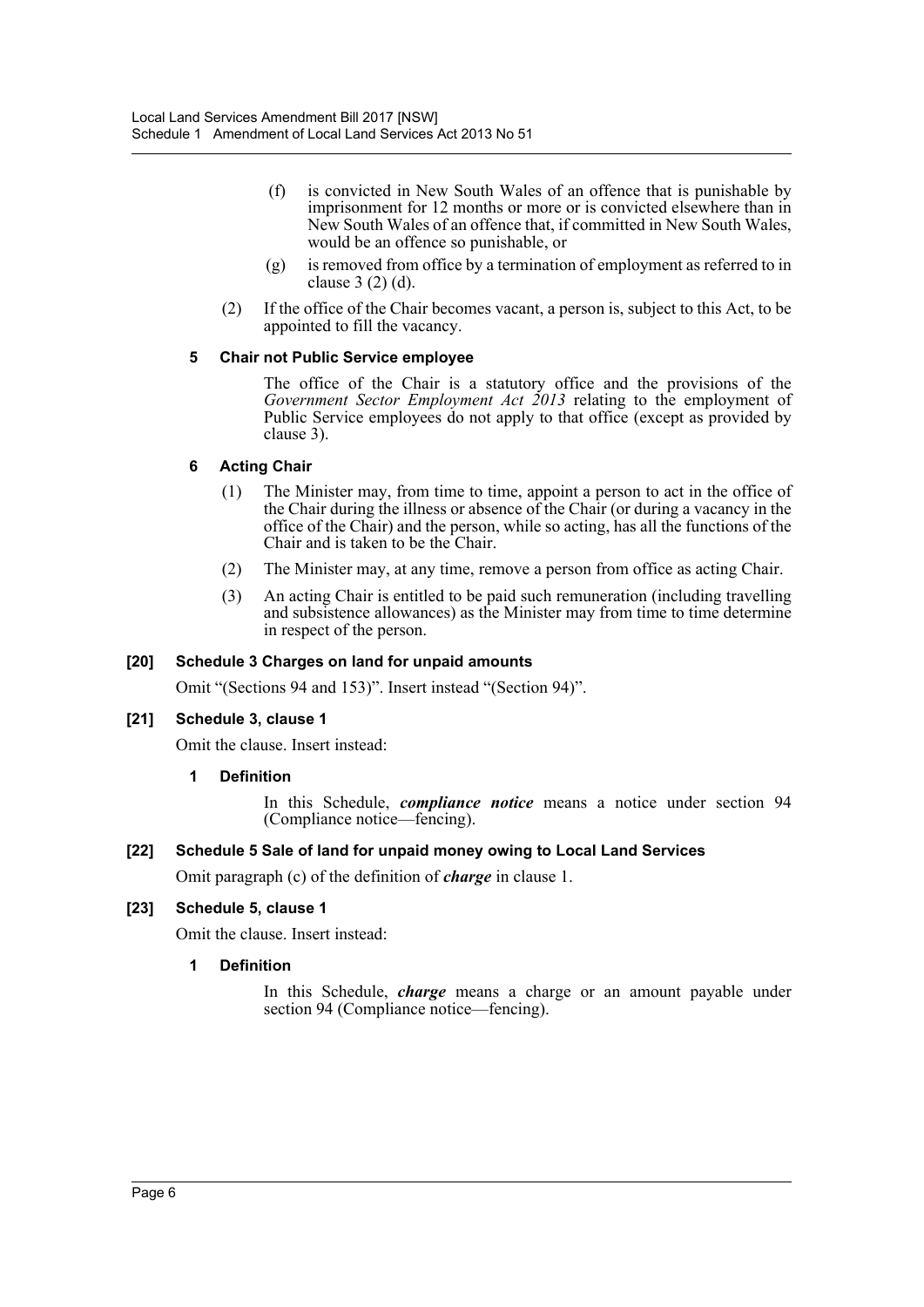# **[24] Schedule 6 Savings, transitional and other provisions**

Insert at the end of the Schedule, with appropriate Part and clause numbering:

# **Part Provision consequent on enactment of Local Land Services Amendment Act 2017**

#### **Repeal of Part 10**

Schedules 3 and 5, as in force immediately before the repeal of Part 10 by the *Local Land Services Amendment Act 2017*, continue to apply to compliance notices given, and charges imposed, under that Part before that repeal.

# **[25] Dictionary**

#### Omit the definitions of *Board* and *Chair of the Board of Chairs*.

Insert in alphabetical order:

*Board* means the Local Land Services Board established by section 25.

*Chair* means the Chair of the Local Land Services Board.

*Chief Executive Officer* means the person employed in the Public Service as the Chief Executive Officer of Local Land Services.